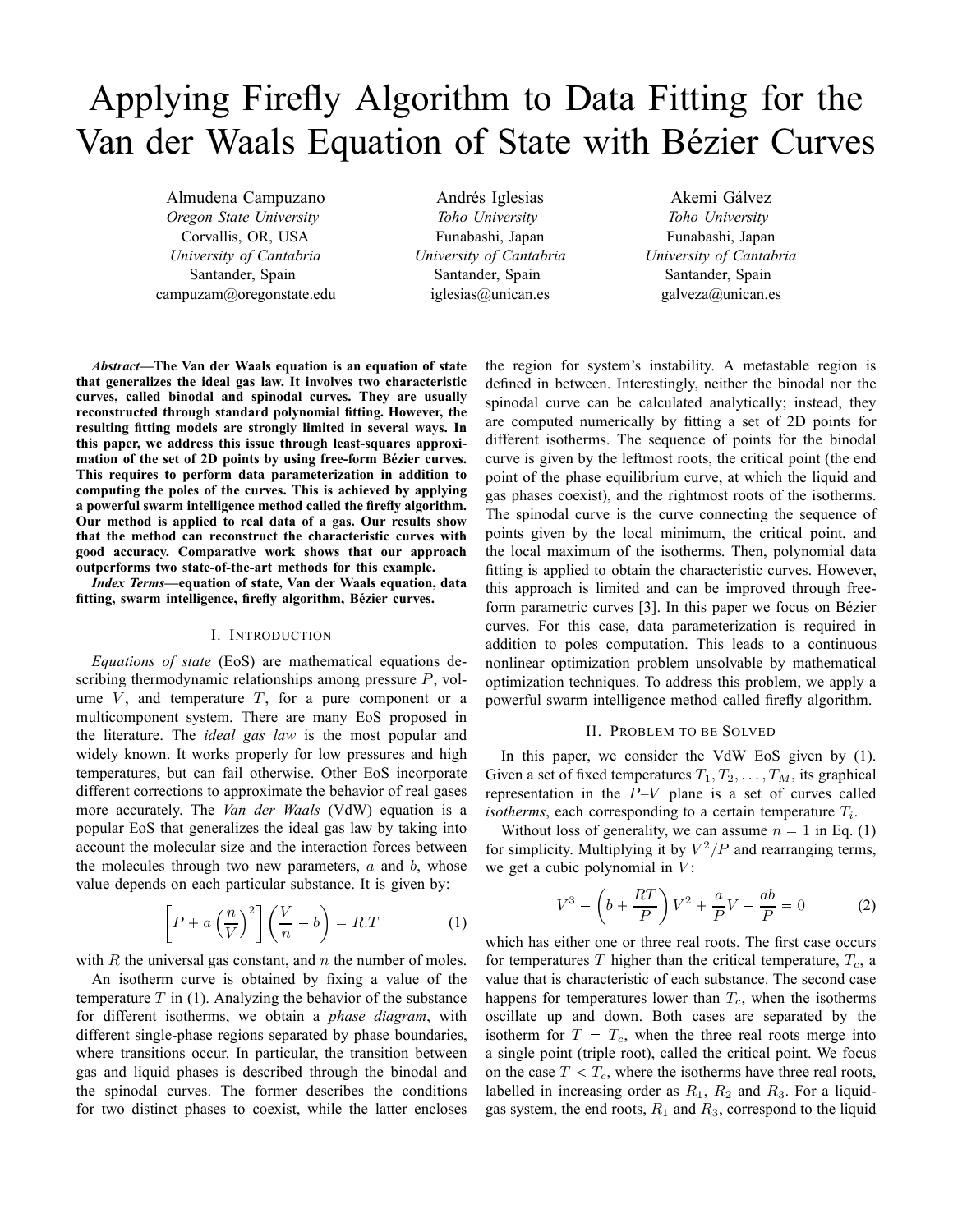and the vapor phases, respectively. The second root,  $R_2$ , has not physical meaning; it is associated with an unstable molar volume and does not represent any real behavior.

Starting with a temperature  $T < T_c$  and increasing it until  $T = T_c$  makes  $R_1$  and  $R_3$  move towards each other, until they merge into a single point for  $T = T_c$ , when the three roots become identical and there is no distinction between a liquid and vapor. The critical values of the VdW EoS of a gas depend only on parameters a and b as [7], [10]:  $V_c = 3b$ ,  $P_c = \frac{a}{27b^2}$ ,  $T_c = \frac{8a}{27bR}$ . Working with the reduced dimensionless variables  $(T_r, P_r, V_r) = \left(\frac{T}{T_c}, \frac{P}{P_c}, \frac{V}{V_c}\right)$  $\big)$ , Eq. (2) becomes:

$$
V_r^3 - \frac{1}{3} \left( 1 + \frac{8T_r}{P_r} \right) V_r^2 + \frac{3}{P_r} V_r - \frac{1}{P_r} = 0 \tag{3}
$$

The stable states of the isotherms for  $T < T_c$  are divided into two parts: the first one, on the left, corresponds to the liquid states. The second part, on the right, corresponds to the gas states. They are separated by a set of unstable states. This behavior violates the conditions of stability for thermodynamic equilibrium. A solution to this situation was proposed in [8] (the *Maxwell's equal area rule*): the problem would be fixed if the oscillating part of the isotherm between the diluted liquid and the diluted gas is replaced by a horizontal line. The height of this horizontal line should be taken such that the two regions enclosed by the isotherm curve and the line have the same area.

Now, we generate the list of data points for the binodal curve, B, by considering a set of temperatures  $T_1 < T_2 <$  $\ldots T_M < T_c$ . For each temperature  $T_j$ ,  $(j = 1, \ldots, M)$  there exists a value of the pressure, say  $P_j^*$ , for which the areas of the isotherm curve below and above the horizontal line  $P = P_j^*$  are equal. This value is computed through an iterative optimization procedure starting from an initial guess  $\tilde{P}_j$ . After this step, the corresponding roots of the isotherm, denoted as  $R_k^j$ , for  $(k = 1, 2, 3)$ , can be computed as the intersection of the isotherm curve for  $T_j$  and the horizontal line  $P = P_j^*$ .

The list of data points for the spinodal curve,  $S$ , are computed by solving  $dP/dV = 0$ , and checking the sign of the second derivative,  $d^2 P/dV^2$  at the obtained solutions. The values for which  $dP/dV > 0$  correspond to unstable states of a substance. This situation occurs for the values of the volume between the local minimum,  $l_j$  and the local maximum,  $L_l$ of the isotherm. Note that in this paper vectors are denoted in bold. Then, S, is given by:  $S = {\{\{1_j\}_j, (1, 1), {\{\mathbf{L}_j\}_j\}}_{j=1,...,M}}$ .

Once  $\beta$  and  $\beta$  are obtained, data fitting is usually applied to reconstruct the binodal and spinodal curves, in the form of least-squares optimization. In this work, we consider  $\varphi$  to be a parametric Bézier curve  $\Phi(\tau)$  of degree  $\eta$ , defined as [3]:

$$
\Phi(\tau) = \sum_{j=0}^{\eta} \Delta_j \phi_j^{\eta}(\tau)
$$
 (4)

where  $\Delta_j$  are vector coefficients called *poles*,  $\phi_j^{\eta}(\tau)$  are the *Bernstein polynomials of index j and degree*  $\eta$  and  $\tau$  is the *curve parameter*, defined on  $[0, 1]$ . Given a list of 2D data

| 1: Initialize the firefly population $\mathcal{P}^0 = \{s_i^0\}_{i=1,,N_{\mathcal{P}}}$ |  |  |  |  |
|-----------------------------------------------------------------------------------------|--|--|--|--|
| 2: while $t < T_{max}$ do                                                               |  |  |  |  |
| 3: Generate $v^t \leftarrow UpsilonNew()$                                               |  |  |  |  |
| 4: Evaluate $\mathbf{s}_i^t \leftarrow EvaluateFFA(\mathcal{P}^t, \varphi)$             |  |  |  |  |
| 5: Sort the $s_i^t$ according to the fitness function                                   |  |  |  |  |
| 6: $\mathbf{s}^* \leftarrow Best(\mathcal{P}^t)$                                        |  |  |  |  |
| 7: Compute $s^{t+1}$<br>// eq. $(6)$                                                    |  |  |  |  |
| 8: $t \leftarrow t + 1$                                                                 |  |  |  |  |
| 9: end while                                                                            |  |  |  |  |
| 10: $return s^*$                                                                        |  |  |  |  |

**Algorithm 1**: Firefly algorithm pseudocode

points  $\{\Theta_{\mu}\}_{{\mu}=1,...,\chi}$  of the binodal and spinodal curves, we seek to minimize the error:

$$
\Upsilon = \sum_{\mu=1}^{\chi} \left( \mathbf{\Theta}_{\mu} - \sum_{j=0}^{\eta} \mathbf{\Delta}_{j} \phi_{j}^{\eta}(\tau_{\mu}) \right)^{2} \tag{5}
$$

where we need the value  $\tau_{\mu}$  associated with each data point  $\Theta_{\mu}$ . Taking the vectors  $\Phi_j = (\phi_j^{\eta}(\tau_1), \dots, \phi_j^{\eta}(\tau_{\chi}))^T$ , where (i)<sup>T</sup> means transposition, and  $\vec{\Theta} = (\Theta_1, \dots, \Theta_\chi)$ , Eq. (5) can be compacted as:  $MD = \mathcal{R}$  with  $M = \sum_{n=1}^{X}$  $\sqrt{1}$  $\phi_l^{\eta}(\tau_j)\phi_i^{\eta}(\tau_j)$ ,  $\mathcal{R} = \sum_{i=1}^{X}$  $\sum_{j=1}^{N} \Theta_j \phi_l^{\eta}(\tau_j)$ , and  $\mathcal{D} = (\mathbf{\Delta}_0, \dots, \mathbf{\Delta}_{\eta})^T$ , for  $i, l =$  $0, \ldots, \eta$ . If  $\tau_i$  are unknowns, the problem becomes a difficult continuous nonlinear optimization problem, unsolvable with classical optimization techniques [2].

# III. THE FIREFLY ALGORITHM

The *firefly algorithm* (FFA) is a bio-inspired swarm intelligence algorithm introduced in 2008 to solve optimization problems [12], [13] and applied to data fitting in [5], [6]. The firefly algorithm is based on three particular idealized rules, which account for some of the major flashing characteristics of real fireflies [12]. They are: (1) all fireflies are unisex, so that one firefly will be attracted to other fireflies regardless of their sex; (2) the degree of attractiveness of a firefly is proportional to its brightness, which decreases as the distance from the other firefly increases. For any two flashing fireflies, the less brighter one will move towards the brighter one. If there is not a brighter firefly, it will then move randomly; (3) the brightness or light intensity of a firefly is determined by the value of the objective function of a given problem.

The movement of a firefly i at time  $t + 1$  which is attracted by a more attractive (i.e., brighter) firefly  $j$  is given by:

$$
\mathbf{s}_{i}^{t+1} = \mathbf{s}_{i}^{t} + \beta_{0} e^{-\gamma (r_{ij}^{t})^{2}} (\mathbf{s}_{j}^{t} - \mathbf{s}_{i}^{t}) + \upsilon \left(\sigma - \frac{1}{2}\right)
$$
 (6)

where  $s_i^t$  is the current position of the firefly, the second term accounts for the attractiveness of the firefly to light intensity seen by other fireflies (where  $r_{ij}^t$  is the distance to firefly i,  $\beta_0$  is the initial attractiveness at  $t = 0$ , and  $\gamma$  is an absorption coefficient at the source that controls the decrease of the light intensity), and the third term is used for the random movement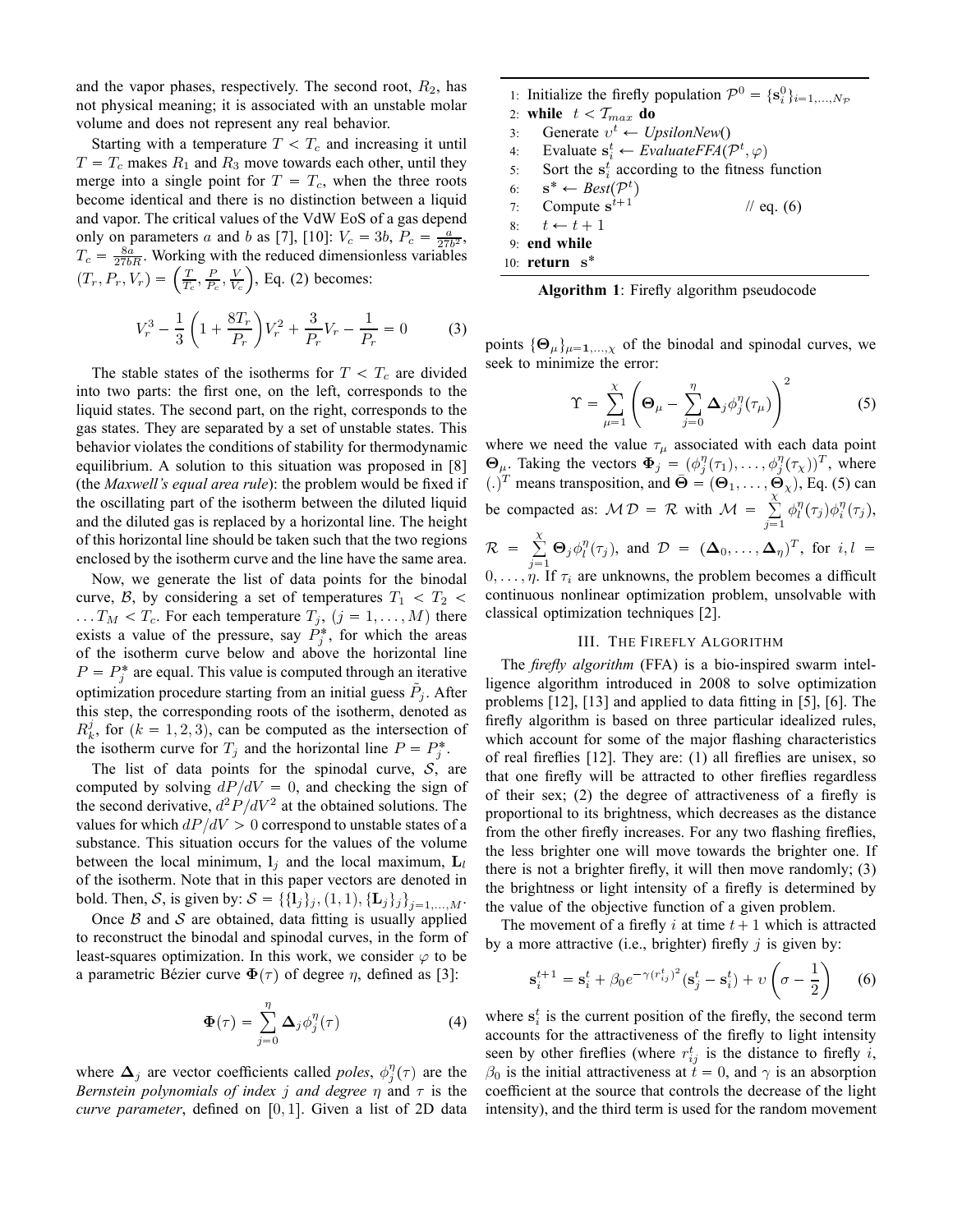of a firefly in case there is not a brighter one. The coefficient  $ν$  is a randomization parameter, while  $σ$  is a random number uniformly distributed on the interval  $[0, 1]$ .

Algorithm 1 shows the FFA pseudocode. The method considers a population  $\mathcal{P}^0$  initialized randomly. The main search is performed within the while loop (lines 2-9): firstly, the function *UpsilonNew*() modifies the value of parameter υ (line 3). Then, the function *EvaluateFFA* evaluates the quality of the solution (line 4). All solutions at time  $t$  are sorted according to the fitness function (line 5) and the best value is selected and assigned to the global best  $s^*$  (line 6). The new positions are computed according to the Eq. (6). The process is repeated iteratively. Finally, the best individual at final iteration is selected as the solution of the optimization problem (line 10).

# IV. THE METHOD

The input of our problem consists of such parameters  $a$  and b and a list of temperatures  $T_1 < T_2 < \cdots < T_M$  assumed to be below the corresponding critical temperature,  $T_c$ . Our method consists of the following steps:

(1) Compute the critical values  $V_c$ ,  $P_c$ ,  $T_c$ .

(2) Compute the reduced variables  $V_r$ ,  $P_r$ ,  $T_r$ .

(3) Compute the isotherms at input temperatures  $T_i$ .

(4) For each isotherm of temperature  $T_i$ :

(4a) Consider an initial guess  $\tilde{P}_j$  and perform optimization to compute the value of  $P_j^*$ , according to Maxwell's rule.

(4b) Use  $P_j^*$  to compute the roots of (3).

(4c) Obtain the local optima of (3).

The output of steps (4a) and (4b) are the lists  $\beta$  and  $\delta$  of data points for the binodal and the spinodal curves, respectively. (5) Perform data fitting with Bézier curves on  $\beta$  and  $\beta$ :

(5a) Apply the firefly algorithm to perform data parameterization for the lists  $\beta$  and  $\beta$ .

(5b) Apply least-squares optimization to compute the poles of the curve. The resulting system of equations can readily be solved by well-known numerical procedures [9].

Step (5a) of this workflow is the most critical part of the method and the most important contribution of this paper. It requires an adequate representation of the free variables of our optimization problem. Our fireflies,  $\mathcal{F}_k$ , are real-valued vectors of length M corresponding to a parameterization of data points:  $\mathcal{F}_k = (\rho_1^k, \rho_2^k, \dots, \rho_M^k) \subset [0, 1]^M$ . They are initialized with uniformly distributed random numbers. The  $\{\rho_i^k\}_i$  are sorted in increasing order to replicate the ordered structure of data parameterization. The fitness function corresponds to the least-squares function in (5). We also compute the RMSE (root-mean squared error), given by:  $RMSE = \sqrt{\Upsilon/M}$ . To determine the curve degree,  $\eta$ , we compute the RMSE for values of  $\eta$  ranging from the minimum  $\eta = 2$  to  $\eta = 9$ . The value minimizing the RMSE is finally selected. Finally, the method depends of the control parameters in Table I.

#### V. EXPERIMENTS AND RESULTS

Our method has been applied to the VdW EoS of the Argon (Ar). Its parameter values are [11]:  $a = 1.337 \text{ L}^2 \cdot \text{atm.mol}^{-2}$ ,

TABLE I BAT ALGORITHM PARAMETERS AND THEIR VALUES IN THIS PAPER.

| Symbol            | Meaning                   | Range          | Used Value |
|-------------------|---------------------------|----------------|------------|
| $N_{\mathcal{P}}$ | population size           | 50-300         | 100        |
| $T_{max}$         | max. number of iterations | 10,000-100,000 | 50,000     |
| $\beta_0$         | initial attractiveness    | (0, 2)         |            |
|                   | absorption coefficient    | U.I            | 0.5        |
| $\mu$             | potential coefficient     | [0,5]          |            |
| $_{\it{Imax}}$    | maximum frequency         | [0, 10]        | 1.5        |
| $\alpha$          | randomization parameter   |                | 0.5        |

TABLE III COMPARATIVE RESULTS OF OUR METHOD WITH OTHER ALTERNATIVE APPROACHES (BEST RESULTS IN BOLD).

| Method                 | Binodal: best RMSE | Spinodal: best RMSE |
|------------------------|--------------------|---------------------|
| Polynomial fitting:    | $1.480733E - 2$    | $1.447021E - 1$     |
| Multilayer perceptron: | $9.098664E - 3$    | $6.477843E - 3$     |
| Our method:            | $4.080013E - 4$    | $5.580561E - 4$     |

and  $b = 0.03201$  L.mol<sup>-1</sup>. The critical temperature is  $T_c =$ 150.86 K, with an uncertainty of 0.1 K according to [1], [4].

We applied the steps (1)-(3) of our workflow for the sets of temperatures {130,133,135,137,140,142,145,147,148,149,T<sub>c</sub>} and{128,130,133,135,137,140,142,145,147,148,149,150.2,Tc} for the binodal and the spinodal curves, respectively. To remove the stochastic effects, 30 independent executions are run for each value of  $\eta$  and the 10 worst ones are rejected. Tables II reports our results from  $\eta = 2$  to  $\eta = 9$  (in rows). The following data are listed (in columns): curve degree, best RMSE, and RMSE mean (20 best runs). We also checked for overfitting (column 4): symbol  $\checkmark$  indicates that it occurs, symbol  $\times$  otherwise. Finally, we also report the stability of the solutions (column 5), from 1 (very low) to 5 (very high) using the diamond  $\bullet$  symbol as many times as the value.

We can see that the method works pretty well. Best and mean RMSE are of order  $10^{-3}$  or better for all degrees but  $\eta =$ 2. Best results are obtained for  $\eta = 4$ , although  $\eta = 3$  and  $\eta = 1$ 5 also yield good results. Also, RMSE values from  $\eta = 4$  to  $\eta = 9$  are generally of the same order, which is consistent with the fact the high-degree functions tend to fit the data points better, at the expense of higher model complexity. Another issue is that too many DOFs might lead to overfitting. We checked this issue found that it happens for models of degree  $\eta \geq 6$  and  $\eta \geq 5$  for the binodal and the spinodal curves, respectively. This means that only low degree curves are good predictors for other temperature values. This is confirmed by the stability analysis: the most stable solutions occur for  $\eta = 4$ and  $\eta = 5$  for both binodal and spinodal curves.

Figure 1 shows the best fitting curves obtained for the binodal (left) and spinodal (right) curves. The original and the reconstructed data points are shown as red filled circles and white upward triangles, respectively. The figure also shows the best Bézier fitting curve, displayed as a blue solid line. Note the excellent matching between original and reconstructed data points, and the very good fitting through the Bézier curve.